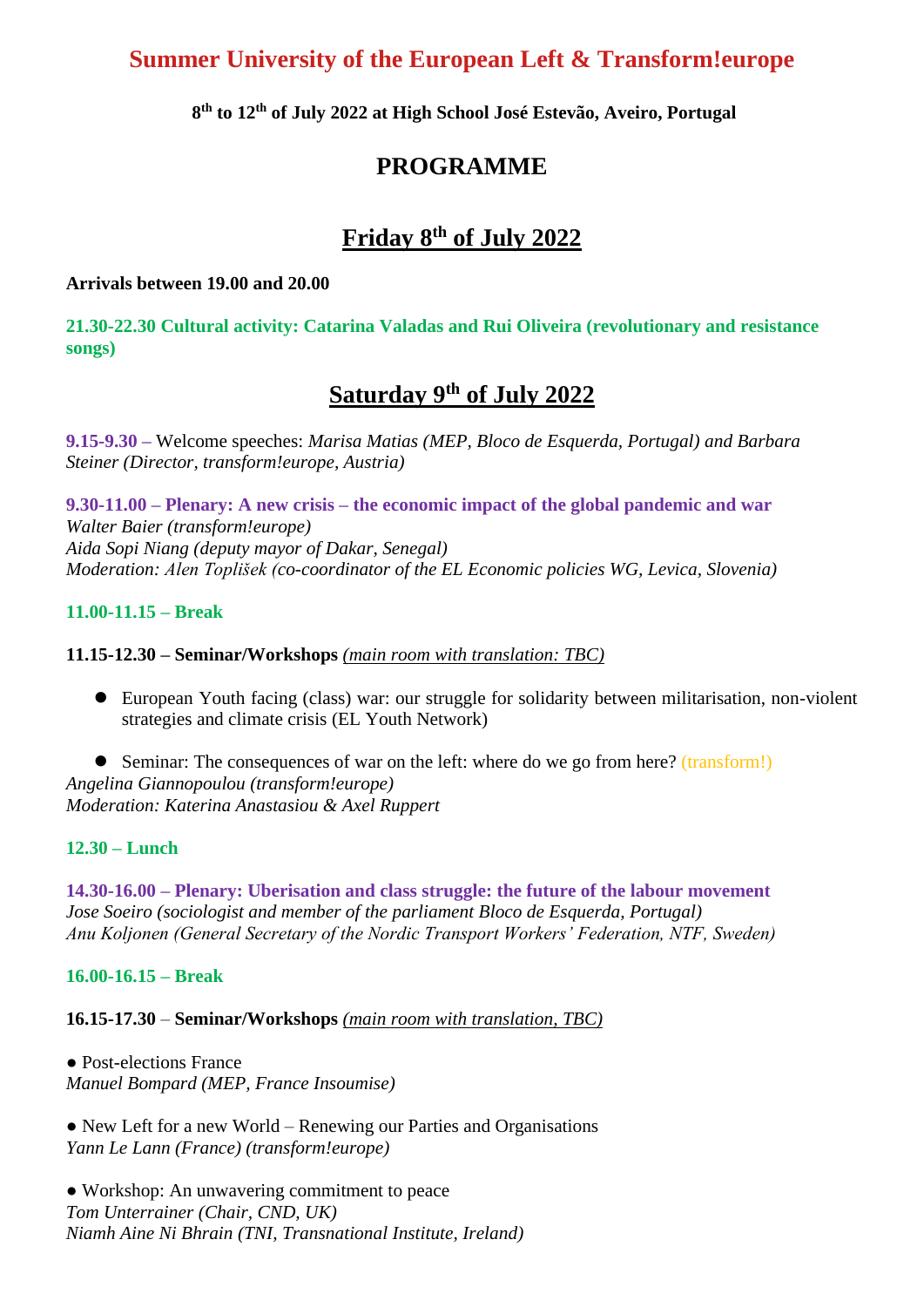### **17.30-17.45 – Break**

### **17.45-19.30 – Seminar/Workshops:**

● Presentation of the EL magazine "Quistioni" and "Transform's Yearbook" *(main room with translation) Walter Baier (member of the Editorial Board of Quistioni) Haris Golemis (transform!europe)*

• Seminar: The social and ecological transformation in the coal regions of the EU *Czeslaw Kulesza Ivan Strachoň Dagmar Švendová Mathias Froeck Moderation: Roland Kulke and Dagmar Švendová (transform!europe)*

**20.00 – Dinner**

### **21.30 – Cultural activity:** TBC

# **Sunday 10th of July 2022**

**9.30-11.00** – **Plenary: Smash capitalism, save the planet: "Green Deals" and energy transition** *Sean Sweeney (coordinator, Trade Unions for Energy Democracy, TUED) Attila Vajnai (president, Worker's Party of Hungary 2006) Marisa Matias (MEP, Bloco de Esquerda, Portugal) Mika Parkkari (special adviser in education policy, Left Alliance, Finland) Moderation: Didem Aydurmus (co-coordinator of the EL Environment WG, Die Linke, Germany)*

### **11.00-11.15 – break**

### **11.15-12.30 – Seminar/Workshops:**

● On Culture (Culture and Youth Networks EL) *(main room with translation)* "Art and Youth: How much youth is in Art?"

● 100 Shades of the EU: Mapping the Political Economy of the EU Peripheries. *Veronika Sušová-Salminen (transform!europe) Giuseppe Celi José Gusmão (MEP, Bloco de Esquerda, Portugal) Moderation: Tatiana Moutinho & Dagmar Švendová*

### **12.30 – Lunch**

**14.30-16.00 – Plenary: Towards unity of socialist, feminist and ecologist movements** *Attila Melegh (professor at University Corvinus, Hungary) Gala Kabbaj (Espaces Marx – Transform Europe, France) Andreia Galvão (ecofeminist, Bloco de Esquerda, Portugal) Amandine Pavet (member of the Parliament of Wallonia, PTB, Belgium) Moderation: Tatiana Moutinho (transform!europe)*

### **16.00-16.30 – Break**

**16.30-18.00 – Plenary: The radical left's response to militarism and war**